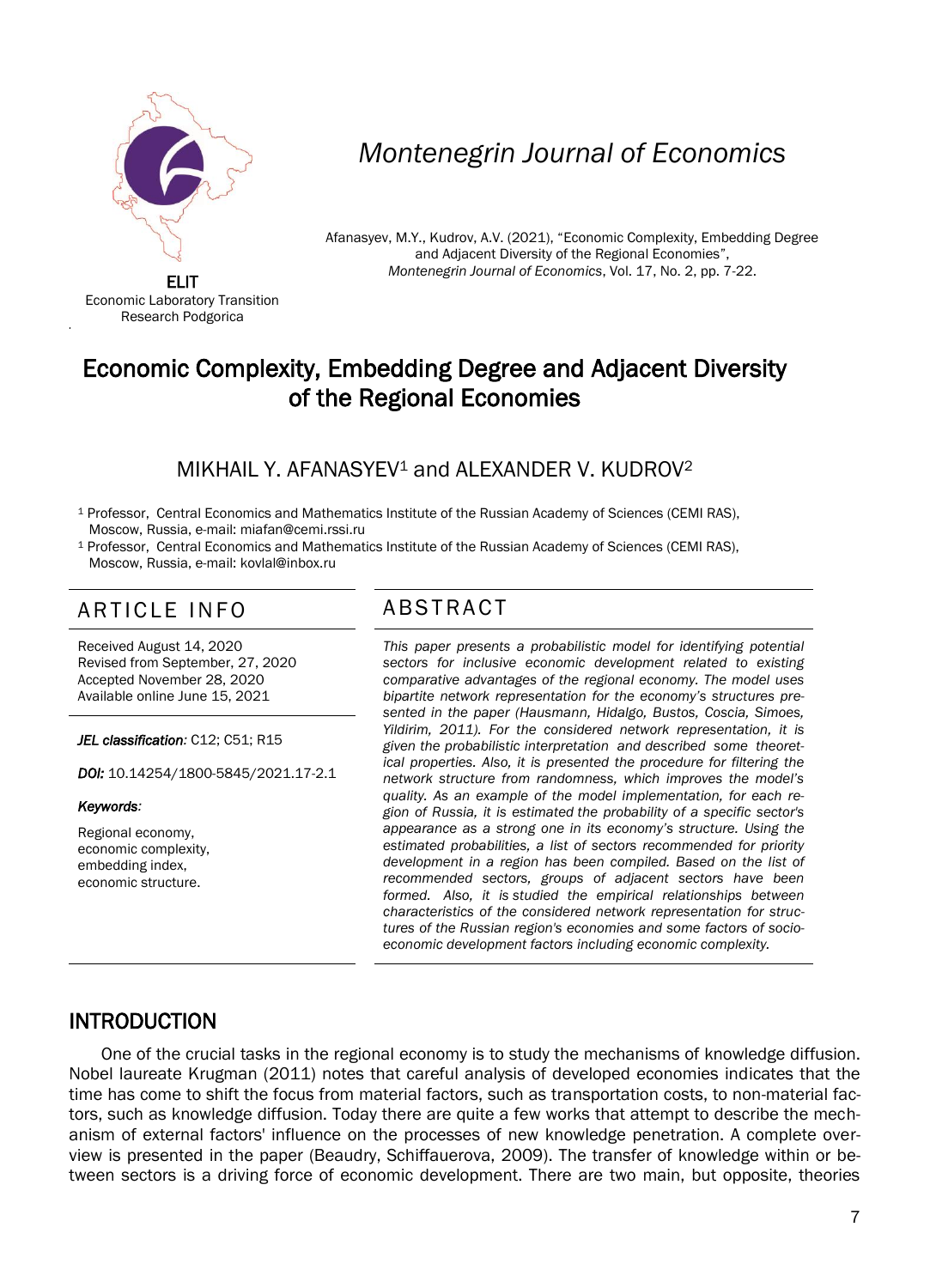describing the mechanism of knowledge creation and diffusion: localized specialization and economic diversification. As noted in (Kluge and Lehmann, 2012), the theory of localized specialization was first introduced in (Marshall, 1890) and stated that companies surrounded by other members of the same industry would grow faster due to the circulation of knowledge within the industry. This theory was further developed in work (Arrow, 1962; Romer, 1986). In the article (Glaeserl et al., 1992), this effect is called MAR-externalia by the authors' names who developed this theory. There is a series of articles presenting both positive and negative effects of specialization on the examples of different countries and industries (Henderson et al., 1995; Combes, 2000; de Lucio et al., 2002; Dekle, 2002; Blien and Suedekum, 2005). Also noted in (Kluge, Lehmann, 2012), that the opposite theory is presented in work (Jacobs, 1970). It rejects the concept that knowledge flows only diffuse the contours of the same industry. According to this theory, companies will benefit from facing a heterogeneous environment of different industries, as new ideas will not be formed endogenously, but come from an external environment. The mechanisms through which diversity leads to economic growth are usually called economic urbanization or diversification. An assessment of empirically observed effects within this theory is presented in (Glaeser et al., 1992; Blien and Wolf, 2006; Lee et al., 2005; Fuchs, 2011; Illy, Schwartz et al., 2011).

All studies on localization or diversification theories suggest that these theories work independently of each other and that one or the other should be chosen. Although half of the papers referenced in this review (Beaudry and Schiffauerova, 2009) show positive effects from both externalities, neither of these studies assesses the effects of interaction between them. The effects of localization and urbanization may complement each other and are not mutually exclusive. Ideally, the regional economy should be both specialized and diversified. A high level of specialization makes a region vulnerable to adverse changes in market conditions; too much diversity in economic activity prevents it from concentrating resources for successful competition in world markets. It is, therefore, challenging to determine the best production structure to create economic growth, specialization or diversity. The solution to this problem can be the so-called adjacent diversity, see (Frenken et al. 2007). In the paper (Frenken et al. 2007), it was shown that localized specialization contributes to employment growth while diversification constrains unemployment growth. For localized industries with overlapping interests, there is excellent potential for labor and knowledge sharing.

Moreover, innovations and other solutions used by companies in related industries can be more easily adapted. On the other hand, the presence of a large number of related economic activities in the region contributes to the generation of new combinations of existing technologies and the redistribution of risk from unfavorable market conditions through the diversity of sectors in the regional structure economy. A region that becomes dependent on one specific type of economic activity is exposed to severe risks.The paper (Neffke, Henning, Boschma, 2011) studied the dynamics of change in the regional economy structure. . It showed that the rapid economic development of regions is likely to be achieved through the emergence of industries that are technologically connected with the previously existing industries in these regions. Namely, industries that are technologically related to the previously existing industries in the region are more likely to diffuse into the region than industries that are not technologically related. The paper (Neffke, Henning, Boschma, 2011) has shown that the presence of industrial contiguity conditions the growth in the share of specific industries and that it is easier for regions to develop new industries in the structure of their economies if they are related to already existing industries in the region. Conversely, companies operating in industries that are not related to other activities are more likely to leave the region. Self-reinforcing processes arise from the concentration of related industries, creating endogenous economic growth. There are several articles (see, for example, (Hausmann, Hidalgo, 2011), (Hausmann and Klinger, 2006), Hidalgo, et al. (2007) studies in which it is presented the estimator of relatedness between products or sectors. That estimator equals the minimum of the pairwise conditional probabilities, which are obtained empirically using a different number of observations and it leads to uneven statistical reliability. For estimates obtained using a small number of observations, we get a poor statistical reliability of estimates.

This paper deals with the problem of constructing a model that would allow forecasting the emergence of new strong sectors based on the characteristics of the economy structure with better statistical reliability since it is used more information about the economies with close structures. The possibility of constructing such a model is based on the assumption that the life cycle of a sector of the regional econ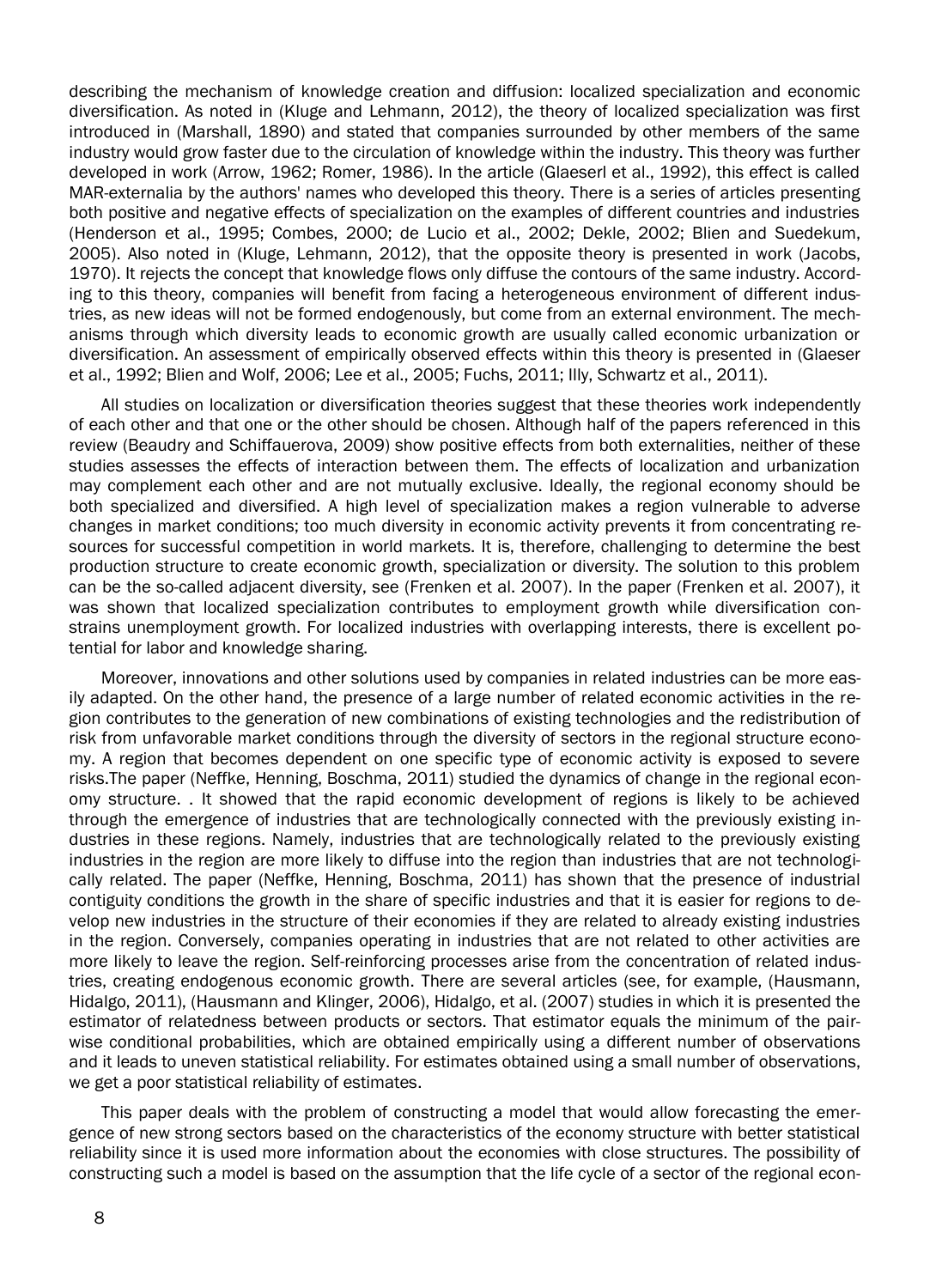omy combines dynamics that turn a developing sector into a "mature" one, after which a transition to the creation of new related sectors is possible. Thus, the evolution of past economic activities contributes to the emergence of new sectors on its basis. This interaction contributes to the formation of technological chains, the development process of which creates an integral economy with a high level of economic complexity, with a more stable growth structure and sufficiently diversified risk factors. Using data on the regional economies structure, which is characterized by a great variety and different degrees of value chain development, a probabilistic model is constructed, which allows obtaining probabilistic estimates for the emergence of a given sector as a strong one the structure of the region's economy. The obtained probabilistic estimations can be used to solve project management problems (Makarov, 2010), in the context of forming a list of potential strong sectors of a region associated with already formed 'mature' sectors in the structure of its economy.

In the construction of the model, it was used the aggregated indicators characterizing the embedding structures of strong sectors of regional economies. These indicators have been introduced as a result of probabilistic interpretation and description of matrix elements properties, by which economic complexity is estimated, see (Hausmann, Hidalgo, Bustos, Coscia, Simoes, Yildirim, 2011). The embedded structures of economies correspond to different degrees of common value chain development. Aggregate embedding indicators are statistically significant explanatory variables for economic complexity. Also, it is introduced the interpretation of aggregated embedding measures in the context of the economic basis, see (Aivazian, Afanasiev, Kudrov, 2018).

#### 1. THE METHODOLOGY OF RESEARCH

Structure of strong sectors. Regional data on output in a wide range of sectors are used to describe the structure of strong sectors. To begin with, let us define the indicator  $RCA_{cp}$  of the identified comparative advantages:

$$
RCA_{cp} = \frac{(y_{cp}/\Sigma_p y_{cp})}{(\Sigma_c y_{cp}/\Sigma_{c,p} y_{cp})},\tag{1}
$$

where  $y_{cp}$  – output of sector p of the regional economy c. Accordingly,  $RCA_{cp}$  represents the ratio of the share of production from sector *p* in the total volume of production from all sectors of the region's *с* economy to the share of production from sector *p* in all regions in the volume of production from all sectors of the economy of all regions. According to the articles in which  $RCA_{cp}$  is used to estimate of the revealed comparative advantages in the economies, see (Hausmann, Klinger, 2006), which is taken with the restriction from below. Namely, if the value of  $RCA_{cp}$  exceeds one<sup>1</sup>, it is considered that the economy of region *c* has the identified comparative advantages in the output of the sector *p.* Otherwise, it is considered that there are no identified comparative advantages. More formally:

$$
a_{c,p} = \begin{cases} 1, & if \ RCA_{cp} > 1 \\ 0, & if \ RCA_{cp} \le 1 \end{cases}
$$
 (2)

Matrix  $(a_{c,p})$  contains data on the economy sectors that are developed in different regions at the level of the identified comparative advantages defined by the expression (1). The rows of this matrix correspond to the regions; the columns correspond to the economy sectors. Further, we will call the vector  $(a_{c,p_1},...,a_{c,p_m})$  as the *structure* of *strong sectors* of the regional economy *c* or *structure* of the *economy*. Correspondingly, we call a sector as strong in the regional economy, if its share of production in the region is higher than in the national economy.

Economic complexity and two-layer graph for strong sectors structure. Let us define a two-layer graph  $G(X, Y, E)$ , where X is a set of nodes of the first layer that correspond to regions,  $Y -$  set of nodes of the second layer that correspond to sectors of the economy, and  $E$  – graph edges between

 $\overline{a}$ 

<sup>&</sup>lt;sup>1</sup> Other threshold higher than one can be used.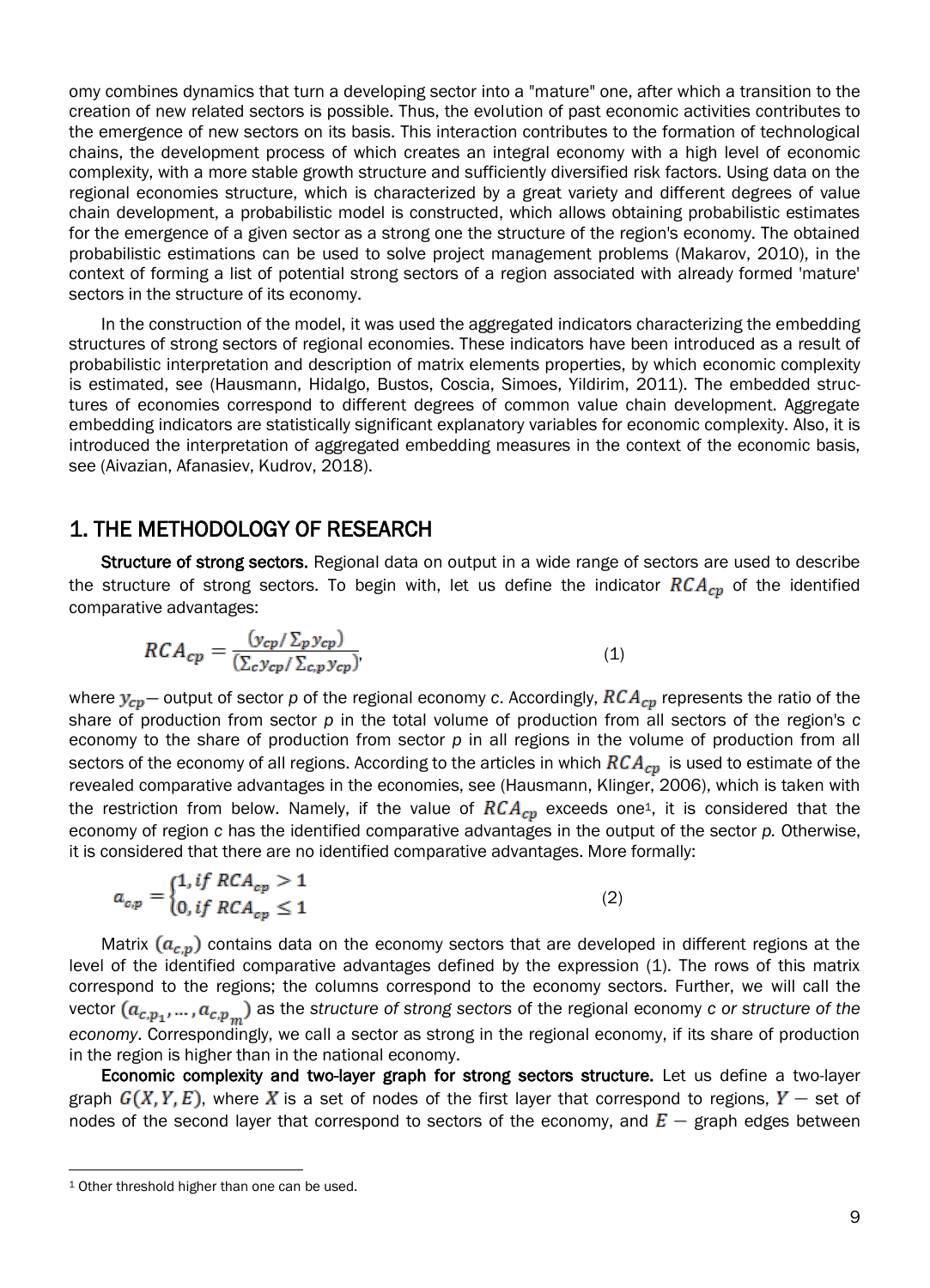nodes (strong sectors in the region). Let n be the total number of regions under consideration and  $m$ total number of sectors.

$$
X = \{c_1, \ldots, c_n\}
$$

 $Y = \{p_1, ..., p_m\}$ 

For graph  $G(X, Y, E)$  the nodes of the same layer have no connecting edges. Edges connect only a pair of nodes from different layers. The presence or absence of an edge between nodes  $c$  and  $p$ , where  $c \in X, p \in Y$ , is determined by the elements of matrix  $(a_{c,n})$ . If  $a_{c,n} = 1$ , then there is an edge between nodes *c* and *p*. Otherwise, there is no edge.

The concept of economic complexity of a region is further regarded as a characteristic reflecting the level of its technological development, which in turn is determined by strong sectors in the structure of its economy. Similarly, the economic complexity of a sector depends on the technological development of those regions where the sector is present in the structure as a strong one. Let us give a more formal definition of economic complexity, which corresponds to the procedure of its calculation presented in the paper (Hausmann et al., 2011).

**Definition** (*economic complexity*). The economic complexity of a region ( $ECI_c$ ) or sector  $(ECI_p)$  is a latent characteristic, which has the following properties. The economic complexity of the region is proportional to the average economic complexities of strong sectors in the structure of its economy. Namely:

$$
ECI_c = a_1 \sum_p r_{c,p} \, ECI_p \text{ , where } r_{c,p} = \frac{a_{c,p}}{k_{c,o}}, k_{c,0} = \sum_p a_{c,p},
$$

where  $a_1$ - positive constant;

The economic complexity of the sector is proportional to the average economic complexities of regions in the structure of whose economies this sector is strong:

$$
ECI_p = a_2 \sum_c r_{p,c}^* ECI_p, \text{ where } r_{p,c}^* = \frac{a_{c,p}}{k_{p,0}}, k_{p,0} = \sum_c a_{c,p},
$$

where  $a_2$ - positive constant.

Further, the indicator  $k_{c,0}$ , which is defined as equal to the number of strong sectors in the economy structure of the region *c*, will be called as *diversification* of the region's economy *c*.

Let's enter some additional designations:

 $\mathbf{c} = (ECI_{c_1}, ECI_{c_2},...)$  vector-column of economic complexities for the regions  $c_1, c_2, ...$ ;  $\mathbf{p} = (ECI_{p_1}, ECI_{p_2},...)$ <sup>T</sup> vector-column of economic complexities for the sectors  $p_1, p_2, ...$  $\mathbf{R}_1 = (r_{c,p})$ ,  $\mathbf{R}_2 = (r_{p,c}^*)$  - weight matrices.

Write down the properties (a) and (b) in a matrix form:  $\mathbf{c} = a_1 \mathbf{R}_1 \mathbf{p}$ ,  $\mathbf{p} = a_2 \mathbf{R}_2 \mathbf{c}$ . It follows from that:

# $\mathbf{c} = a_1 a_2 \mathbf{R}_1 \mathbf{R}_2 \mathbf{c},$ <br>  $\mathbf{p} = a_1 a_2 \mathbf{R}_2 \mathbf{R}_1 \mathbf{p}.$

Thus, the economic complexity of a region is defined as the eigenvector of matrix  $\mathbf{R}_1 \mathbf{R}_2$ , and economic complexity of the sector - the eigenvector of matrix  $R_2R_1$ . Note that the element at the intersection of *i*-th row and *j*-th column of the matrix  $R_1R_2$ , that is  $(R_1R_2)_{ij}$ , is given by the following formula:

$$
\frac{1}{k_{c_i,0}}\sum_{t=1}^m \frac{a_{c_i,p_t}a_{c_j,p_t}}{k_{p_t,0}}.
$$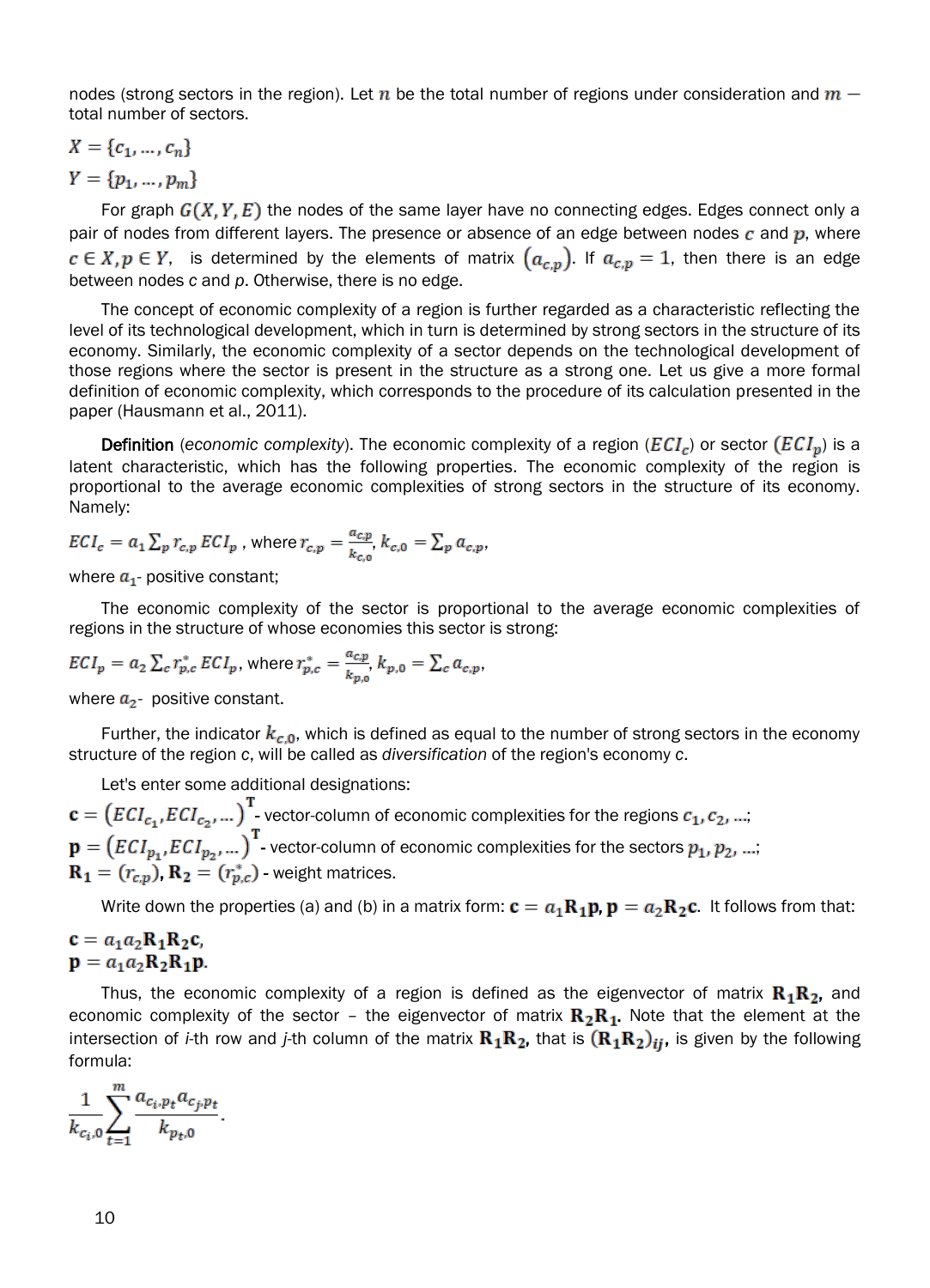In this paper (Hausmann and Rodrik, 2003) it is suggested to use the standardized second principal component of matrices  $\mathbf{R}_1 \mathbf{R}_2$  and  $\mathbf{R}_2 \mathbf{R}_1$  as the values of economic complexity estimations. It should be noted that the coordinates of the first principal component for these matrices consist of the same values, as the matrices  $\mathbf{R}_1 \mathbf{R}_2$  and  $\mathbf{R}_2 \mathbf{R}_1$  are stochastic, see (Hausmann, Rodrik, 2003), (Kemp-Benedict E., 2014). Let us also recall that if **x** is the eigenvector for matrix **A**, which corresponds to the eigenvector  $\lambda$ , then the vector  $r\mathbf{x}$ , where r is any non-zero real number, is also the eigenvector of matrix  $\mathbf{A}$ , which corresponds to the same eigenvector  $\lambda$  (for more details, see (Afanasiev, Kudrov, 2020)).

Interpretation matrix  $R_1R_2$  elements and their properties. Let  $U_c$  – random variable corresponding to region c that takes values from the set  $\{i: a_{c,p_i} = 1\}$  with equal probabilities, that is:

$$
P(U_c = r) = \frac{1}{k_{c,0}}, \text{ where } r \in \{i: a_{c,p_i} = 1\}, \text{ and } k_{c,0} = \sum_{j=1}^{m} a_{c,p_j} \tag{1}
$$

Let's also assume that  $V_p$  – random variable corresponding to sector p, which takes values from the set  $\{i: m_{c_i,p} = 1\}$  with equal probabilities, that is:

$$
P(V_p = r) = \frac{1}{k_{p,0}}, \text{ where } r \in \{i: a_{c_i, p} = 1\}, \text{ and } k_{p,0} = \sum_{j=1}^n a_{c_j, p}.
$$
 (2)

Random variables  $U_c$  and  $V_p$  are assumed independent. For this model, we calculate the probability

$$
w_{i,j} = P(\text{on the graph } G(X, Y, E) \text{ there is a path from node } c_i \text{ to } c_j) =
$$
  
=  $\sum_{t=1}^{m} P(U_{c_i} = t, V_{p_t} = j) = \sum_{t=1}^{m} \frac{a_{c_i p_t} a_{c_j p_t}}{k_{c_i 0}} = \frac{1}{k_{c_i 0}} \sum_{t=1}^{m} \frac{a_{c_i p_t} a_{c_j p_t}}{k_{p_t 0}}.$  (3)

Therefore, matrix  $(w_{i,i})$  matches up with the matrix  $\mathbf{R}_1 \mathbf{R}_2$ , which, in turn, evaluates the economic complexity of the regions. Note some properties for  $(w_{i,j})$ . For each  $i \in \{1, ..., m\}$  the sum of probabilities  $w_{i,1}, \ldots, w_{i,m}$  equals one:

$$
\sum_{t=1}^{m} w_{i,t} = 1.
$$

If there is at least one strong sector in region  $c_i$  then  $w_{i,i} > 0$ . Otherwise,  $w_{i,i} = 0$ .

The fairness of this statement is easy to show, since:

$$
W_{i,i} = \frac{1}{k_{c_i,0}} \sum_{t=1}^{m} \frac{a_{c_i, p_t}}{k_{p_t,0}} \ge 0,
$$

and zero value is reached only when  $a_{c_i, p_f} = 0$ ,  $t = 1, ..., m$ , but there are no such cases in our data which will be considered further. Elements  $w_{i,j}$  are equal to zero if and only if the following condition is fulfilled:  $\{t: a_{c_i, p_t} = 1\} \cap \{t: a_{c_i, p_t} = 1\} = \emptyset.$ 

The fulfillment of this condition means the absence of common strong sectors in the economic structures of the regions  $c_i$  and  $c_j$ . In each row of the matrix  $(w_{i,j})$  the maximal element corresponds to the diagonal element, i.e.  $w_{i,i} = \max_{j \in \{1, \ldots, n\}} (w_{i,j})$ . Let's show it. Due to:

$$
w_{i,j} = \frac{1}{k_{c_i,0}} \sum_{t=1}^{m} \frac{a_{c_i, p_t} a_{c_j, p_t}}{k_{p_t,0}} \le \frac{1}{k_{c_i,0}} \sum_{t=1}^{m} \frac{a_{c_i, p_t}}{k_{p_t,0}} = \frac{1}{k_{c_i,0}} \sum_{t=1}^{m} \frac{a_{c_i, p_t} a_{c_i, p_t}}{k_{p_t,0}}
$$

we get that  $w_{i,j} \leq w_{i,i}$ . Moreover, equality in the latter inequality is achieved only when the following condition is satisfied:

$$
\{t: a_{c_i, p_t} = 1\} \subseteq \{t: a_{c_j, p_t} = 1\}
$$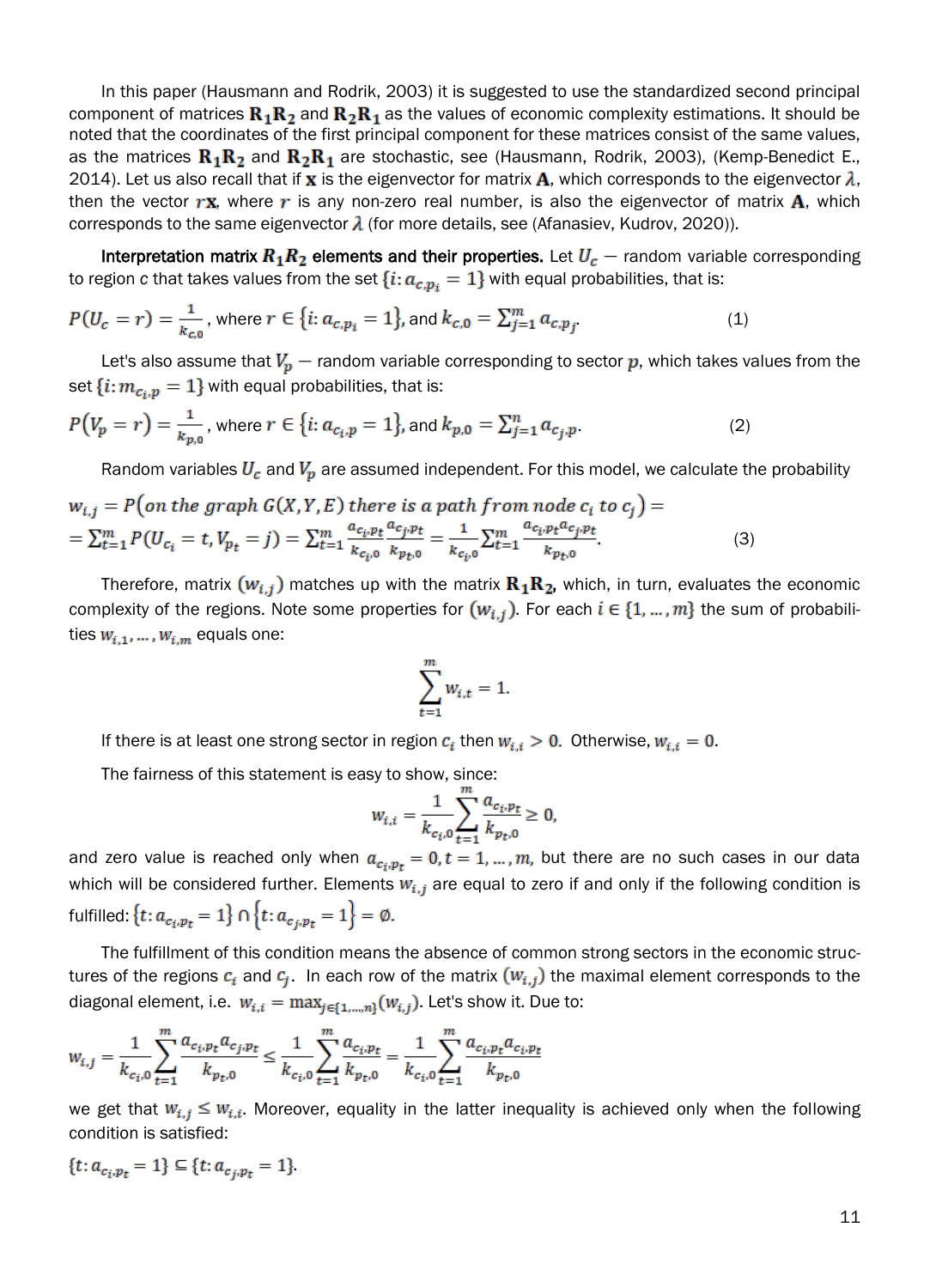Fulfillment of this condition means that all strong sectors of the economic structure for the region  $c_i$ are also strong sectors in the structure of the region  $c_i$  economy. If this condition is not satisfied, we have severe inequality:

$$
\frac{w_{i,j}}{w_{i,i}} < 1
$$

Matrix asymmetry  $(w_{i,j})$ . It's easy to show that  $w_{j,i} = \frac{k_{c_i,0}}{k_{c_i,0}} w_{i,j}$ . If the level of diversification in region  $c_i$  coincides with the level of diversification in region  $c_i$ , then  $w_{i,i} = w_{i,j}$ ; if the level of diversification in region  $c_i$  is more (less) than the diversification in region  $c_j$ , then  $w_{j,i} > w_{i,j}$  ( $w_{j,i} < w_{i,j}$ ). Thus, different levels of diversification of regions guarantee asymmetry of the matrix  $(W_{i,j})$ .

From properties (2-3) it follows that the ratio  $\frac{w_{i,j}}{w_{i,j}}$  can be interpreted as characteristic of the embedding degree of the strong sectors set in region  $c_i$  into the set of strong sectors for region  $c_i$ . The lower this ratio, the fewer strong sectors in the structure of region  $c_i$  are included in the set of  $\{t: a_{c_i, p_t} = 1\}$  strong sectors in the structure of the economy in region  $c_j$ .

Aggregate index

$$
I_i^{(1)} = \sum_{j=1}^n \left(\frac{w_{i,j}}{w_{i,i}}\right)^2, i = 1, \dots, n,
$$
\n(4)

characterizes the extent to which the structure of the strong sectors of the economy structure in region  $c_i$ is embedded in the structures of the strong sectors of other regions. Let us call this indicator as the *aggregate embedding* of the structure of the region's economy. The minimum value  $I_i^1$ , which is equal to one, appears either in conditions when the structure of strong sectors in region  $c_i$  consists of unique sectors, for which  $w_{i,i} = 0$  for all  $i \neq j$ . Aggregate index

$$
I_j^{(2)} = \sum_{i=1}^n \left(\frac{w_{i,j}}{w_{i,i}}\right)^2, j = 1, ..., n
$$
 (5)

characterizes the degree of embedding in the structure of strong sectors in the structure of region  $c_j$ . We call this indicator as the *aggregate embedding in the structure* of the region's economy. When the number of strong sectors in the structure of region  $c_j$  increases, the value of  $I_i^{(2)}$  does not decrease. The minimum value  $I_j^{(2)}$  equals to one, appears when the structure of strong sectors for region  $c_j$  consists of unique sectors, that is when  $w_{i,j} = 0$  for all  $i \neq j$ . The correlation of  $I_i^{(2)}$  with the index of diversification of strong sectors in region  $c_j$  is 0.99, which indicates that the process of diversification in Russian regions is mainly formed not by the unique strong sectors, but by the development of embedded structures. The correlation coefficient  $I_i^{(1)}$  with the index of diversification  $k_{c_i,0}$  is 0.21, and the correlation between the index of embedding of the structure and the index of embedding in the structure is 0.18, which suggests that they are not correlated.

Null hypothesis: no adjacent sectors in the economy. Among the set of calculated characteristics of the embedding degree of the strong sectors  $\left(\frac{w_{i,j}}{w_{i,i}}\right)$  one should distinguish the values which are statistically different from zero. For this purpose, let us consider the problem of approximating the embedding characteristic  $\frac{w_{i,j}}{w_{i,j}}$  distribution function in the assumption of absence of adjacent sectors in the structure of regional economies (let us denote this hypothesis as  $H_0$ ). This problem is solved by the following procedure: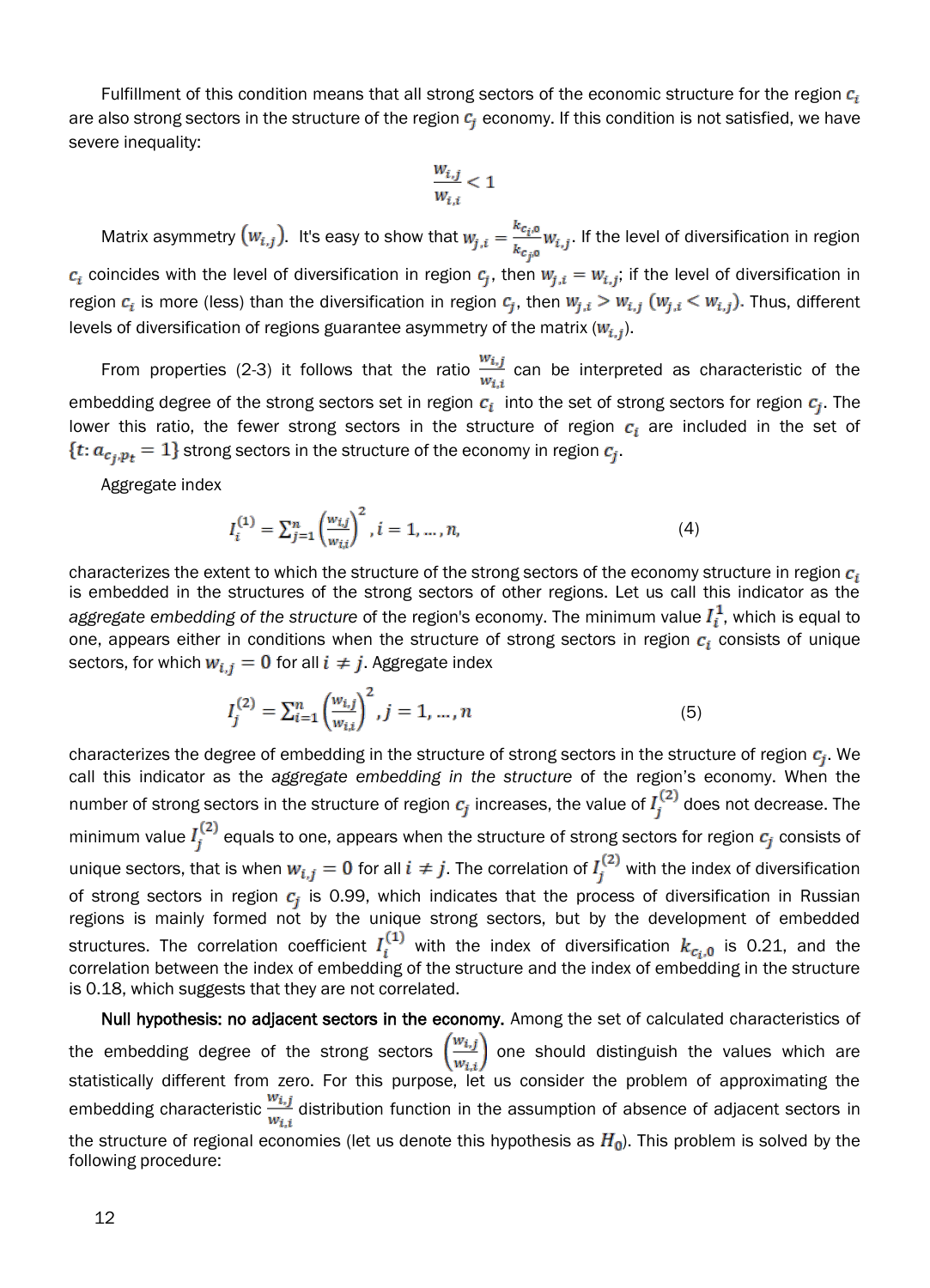- Stage 1: possible scenarios for the matrix  $(a_{c,p})$  are generated under the fairness of  $H_0$  hypothesis. To model these scenarios, it is proposed to use the algorithm presented below:
- *Step 1.* Set the number of iterations,  $K = 1000$
- *Step 2.* Let denote through  $S_n$  the set of all the bijective mappings of the set  $\{1, ..., n\}$  into itself. The number of elements in the set  $S_n$  equals to n!. Let F be a random permutation that can take any values from the set  $S_n$ :

$$
P\left(F = \begin{pmatrix} 1 & \dots & n \\ f(1) & \dots & f(n) \end{pmatrix}\right) = \frac{1}{n!}
$$
  
where  $(f(1), \dots, f(n)) \in S_n$ .

We generate a sample of size  $mK$  of independent random permutations for the ordered set  $(1, ..., n)$ , where m is the number of sectors.

$$
\hat{F}_{(k-1)m+j} = \begin{pmatrix} 1 & \dots & n \\ f_{(k-1)m+j}(1) & \dots & f_{(k-1)m+j}(n) \end{pmatrix}, j = 1, \dots, m.
$$

- Step 3. For each scenario  $k = 1, ..., K$ , using the permutations  $\hat{F}_{(k-1)m+j}, j = 1, ..., m$  generated in the previous step, calculate the elements of matrix  $(\hat{a}_{c,p}^{(k)})$ , which are defined as follows:

$$
\hat{a}_{c_i,p_j}^{(k)} = a_{c_{f(k-1)m+j}(i),p_j}
$$

Note that

 $\sum_{i=1}^{n} \hat{a}_{c_i, p_j}^{(k)} = \sum_{i=1}^{n} a_{c_i, p_j}$  for all  $j \in \{1, ..., m\}.$  (6)

Moreover, if for scenario k there is such region  $c_i$  for which  $\sum_{j=1}^m \hat{a}_{c_i p_j}^{(k)} = 0$ , such a scenario is excluded from consideration.

- *Stage 2*: for each of the generated scenarios the values of the characteristics of interest are calculated. For example, the embedding characteristics.
- *Stage 3*: approximation of the distribution of the characteristics of interest is constructed using the empirical function of distribution of values obtained at Stage 2.

It should be noted that the obtained distribution function approximation for the embedding characteristics distribution  $\frac{w_{i,j}}{w_{i,j}}$  do not depend on *i* and *j*, where *i* and *j* correspond to regions. Besides, the distribution functions of regional diversification coefficients obtained as a result of the modeled scenarios coincide for all regions. Using the obtained empirical distribution function it is possible to check the hypothesis about equality to zero of the embedding characteristics for the structure of strong sectors of the region  $c_j$ ,  $j = 1, ..., n$ ,  $j \neq i$ , namely:

$$
H_0: \frac{w_{i,j}}{w_{i,i}} = 0 \text{ vs } H_1: \frac{w_{i,j}}{w_{i,i}} \neq 0 \tag{7}
$$

at the given significance level  $\alpha = 0.95$ . 95%-quantile for the distribution  $\frac{w_{i,j}}{w_{i,j}}$  under the null hypothesis equals to 0,47.

Graphs region-region by embedding degree characteristics. Let us define matrix  $L^{signif} = (l_{i,j}^{signif} | i,j \in \{c_1, ..., c_n\})$ , which is defined as follows: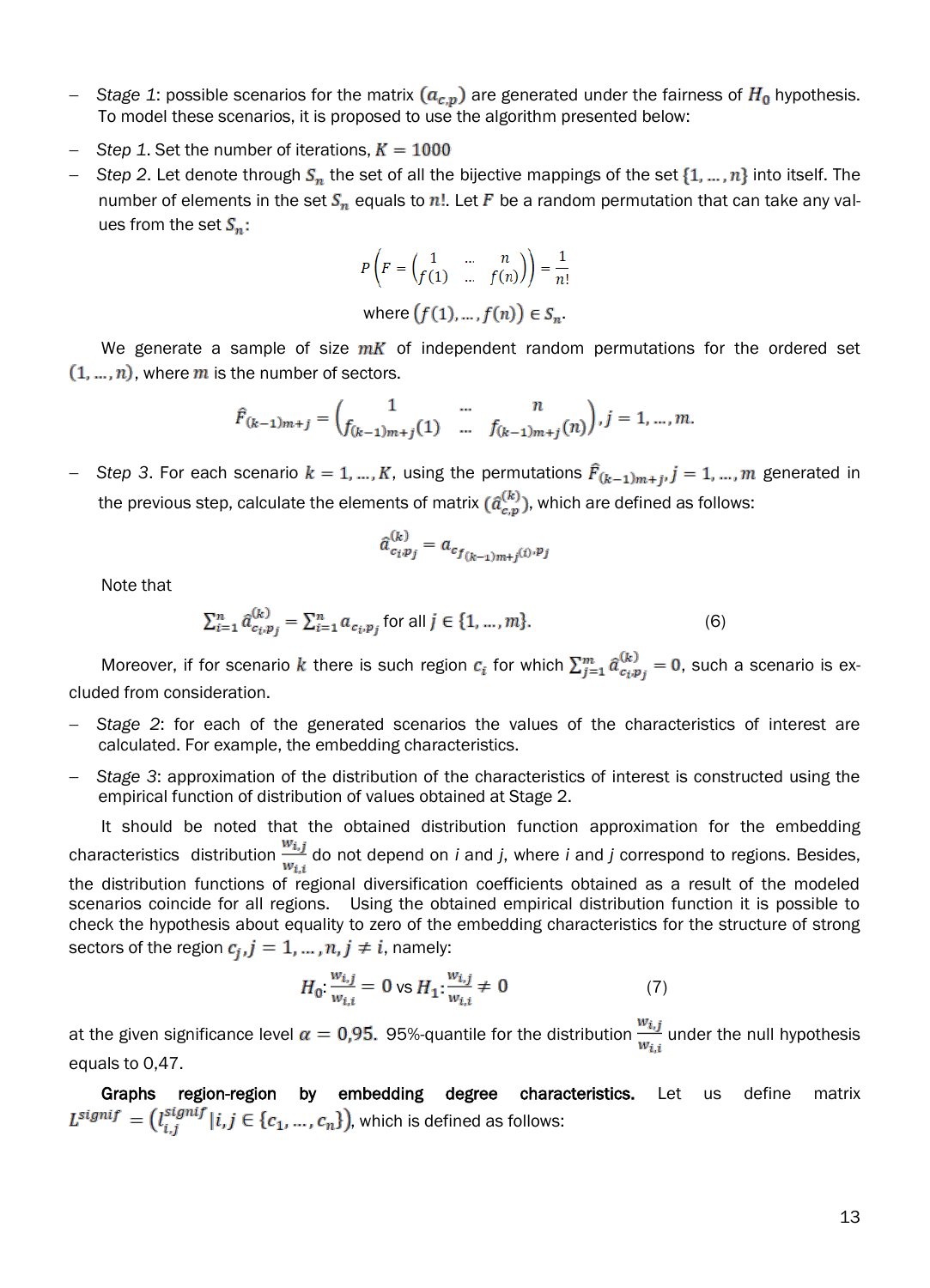$$
l_{i,j}^{signif} = \begin{cases} \frac{w_{i,j}}{w_{i,i}} & \text{if } \frac{w_{i,j}}{w_{i,i}} > 0.47 \\ 0 & \text{otherwise} \end{cases}
$$
 (8)

Let  $L^{signif}$  be the adjacency matrix for the graph of "significant embedding characteristics"  $G^{signif} = (V^{signif}, E^{signif})$  with directed weighted edges, see Figure 1.



Figure 1: Graph of "significant embedding characteristics",  $G^{signif} = (V^{signif}, E^{signif})$ .

This graph reflects statistically significant embedding of strong sectors structures. It should be noted that the node numbers correspond to the numbering of regions used in the articles (Afanasiev, Kudrov, 2020; Ayvazyan, Afanasiev, Kudrov, 2018). The largest number of incoming edges on the graph of "significant embedding characteristics" corresponds to: 1) node 47 (Chuvash Republic) with the number of incoming edges equal to 45; 2) node 15 (Tver region) with the number of incoming edges equal to 47; 3) node 69 (Novosibirsk region) with the number of incoming edges equal to 42. These regions are characterized by the fact that their economies have the most number of adjacent sectors, which are replicated to varying degrees by regions corresponding either directly or indirectly to the incoming edges.

The model of recommendations forming for the development of the economic structure. At present, algorithms of recommendations formation are widely used in the selection process (see, for example (Glodberg et al., 2001). A very general statement of this task consists in recommending those variants of choice that correspond to the characteristics of the object for which recommendations are made to the greatest extent. In the case of the structure of strong sectors of the regional economies, recommendations give a list of potentially achievable strong sectors with the given characteristics of the region, as well as using information on strong sectors in regions similar to it. More formally, possible ways of implementing this procedure are presented below. Define the random variables: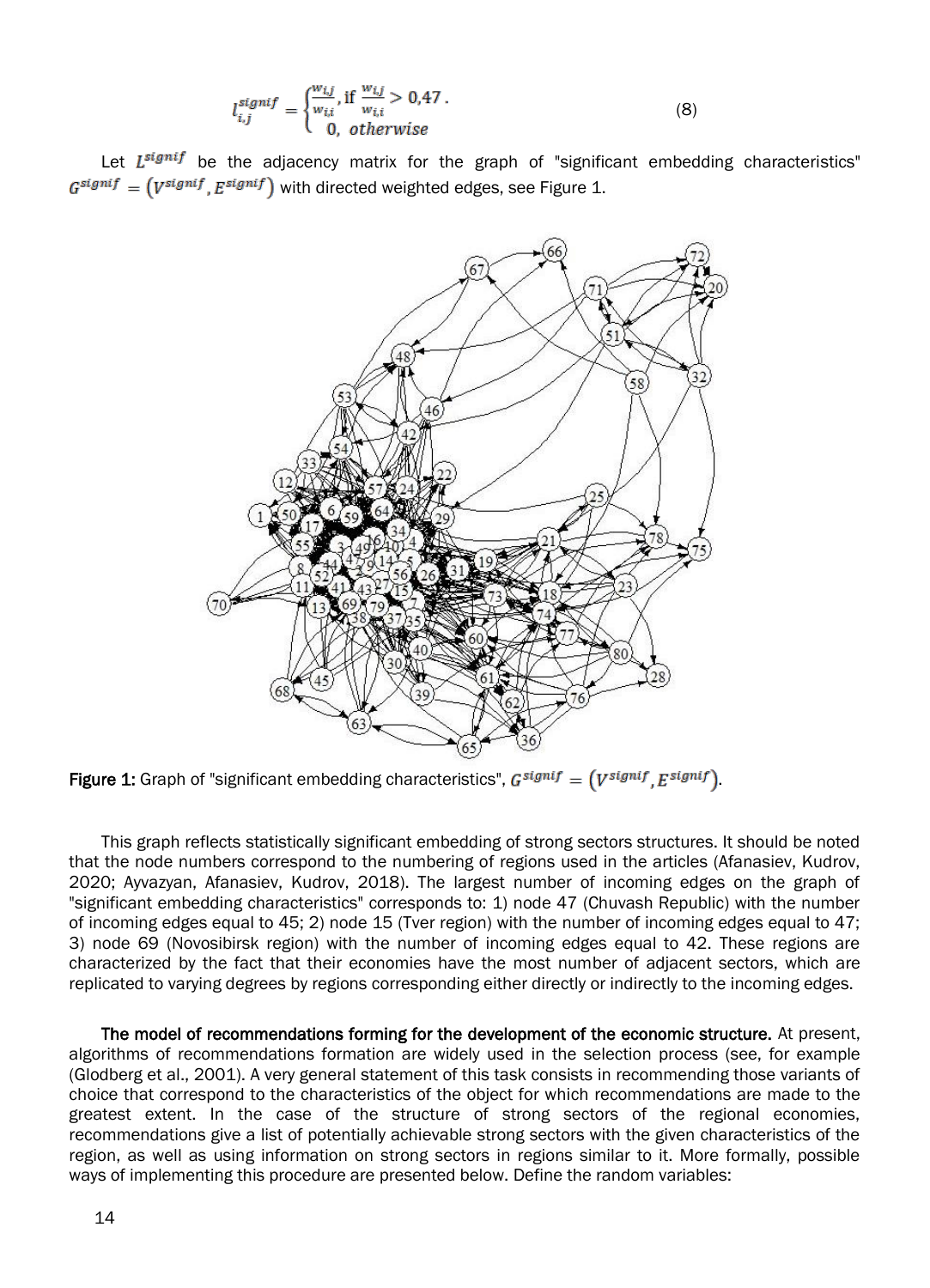$$
A_{c_i, p_k} = \begin{cases} 1, with \ probability \ \pi(f_{c_i, p_k}^1, f_{c_i, p_k}^2, \dots) \\ 0, with \ probability \ 1 - \pi(f_{c_i, p_k}^1, f_{c_i, p_k}^2, \dots) \end{cases} \tag{9}
$$

where  $f_{c_i,p_k}^1, f_{c_i,p_k}^2, ...$  - factors, impacting the appearance of the events  $A_{c_i,p_k} = 1$  and  $A_{c_i,p_k} = 0$ . Next, we'll assume that the function  $\pi(f_{c_i,p_k}^1, f_{c_i,p_k}^2, ...)$  has the following form:

$$
\pi(f_{c_i,p_k}^1, f_{c_i,p_k}^2, \dots) = \frac{\exp(\beta_0 + \sum \beta_h f_{c_i,p_k}^h)}{1 + \exp(\beta_0 + \sum \beta_h f_{c_i,p_k}^h)}, \beta_0 - constant \tag{10}
$$

Suppose that a sequence  $a_{c_1,p_1},...,a_{c_1,p_m},...,a_{c_n,p_1},...,a_{c_n,p_m}$  is the realization of a random sequence  $A_{c_1, b_1}, \ldots, A_{c_n, b_n}, \ldots, A_{c_n, b_n}, \ldots, A_{c_n, b_n}$ , whose elements are assumed to be independent when are known. Moreover, we assume that , i.e. the factors affecting the distribution of are limited by the set  $f_{c_i, p_k, ..., r}^1, f_{c_i, p_k, ..., n}^h$  with the lower pair of indices  $(c_i, p_k)$ . Then likelihood function has the following form:

$$
P(A_{c_1,p_1} = a_{c_1,p_1},...,A_{c_1,p_m} = a_{c_1,p_m},...,A_{c_n,p_1} = a_{c_n,p_1},...,A_{c_n,p_m} = a_{c_n,p_m} | f_{c_1,p_1}^1, f_{c_1,p_2}^1,...\ )
$$

$$
P(A_{c_1,p_1} = a_{c_1,p_1} | f_{c_1,p_1}^1, ..., f_{c_1,p_1}^n, ... ) \cdot ... \cdot P(A_{c_n,p_m} = a_{c_n,p_m} | f_{c_n,p_m}^1, ..., f_{c_n,p_m}^h, ... ) =
$$
\n
$$
\left[ \frac{\exp(\beta_0 + \sum \beta_h f_{c_1,p_1}^h)}{1 + \exp(\beta_0 + \sum \beta_h f_{c_1,p_1}^h)} \right]^{a_{c_1,p_1}} \left[ \frac{1}{1 + \exp(\beta_0 + \sum \beta_h f_{c_1,p_1}^h)} \right]^{1 - a_{c_1,p_1}} \cdot ... \cdot \left[ \frac{\exp(\beta_0 + \sum \beta_h f_{c_n,p_m}^h)}{1 + \exp(\beta_0 + \sum \beta_h f_{c_n,p_m}^h)} \right]^{a_{c_n,p_m}} \left[ \frac{1}{1 + \exp(\beta_0 + \sum \beta_h f_{c_n,p_m}^h)} \right]^{1 - a_{c_n,p_m}}.
$$

By maximizing this likelihood function, we obtain the estimates of parameters  $\beta_1, ..., \beta_h$ , ... To assess the quality of the model, we will use the Akaike criterion as well as the following characteristics:  $G = \frac{1}{mn} \sum_{i,k} I(I(\pi(f_{c_i,p_k}^1, f_{c_i,p_k}^2, ...) > 0.5) = a_{c_i,p_k}),$ 

where  $I(A)$  – indicator of the event A. Note that G characterizes the proportion of cases correctly identified by the model.

Consider three possible ways to form explanatory variables  $f_{c_i,p_k}^1, ..., f_{c_i,p_k}^h, ...$ 

Form 1: for this form  $h = 1$ . Let us define the metric of difference between the structures of strong sectors of regions  $c_i$  and  $c_j$ ,  $i \neq j$ , as follows (see (Afanasiev, Kudrov,2020)):

$$
d(\mathbf{a}(c_i), \mathbf{a}(c_j) = \sqrt{1 - \left(\frac{2\left(\mathbf{a}(c_i), \mathbf{a}(c_j)\right)}{|\mathbf{a}(c_i)| + |\mathbf{a}(c_j)|}\right)^2},
$$

where vectors

$$
\mathbf{a}(c_i) = (a_{c_i, p_1}, \dots, a_{c_i, p_m})
$$

$$
\mathbf{a}(c_j) = (a_{c_j, p_1}, \dots, a_{c_j, p_m})
$$

determine the structure of strong sectors in the regions  $c_i$  and  $c_j$ , respectively; the operation  $(\cdot, \cdot)$  is a scalar product; the operation |⋅| applied to a vector gives the sum of its coordinates.

If the structures of strong sectors of two regions  $c_i$  and  $c_j$  coincide, then  $\mathbf{a}(c_i) = \mathbf{a}(c_j)$  and  $d(\mathbf{a}(c_i), \mathbf{a}(c_j)) = 0$ . If the structures of strong sectors do not intersect, then the scalar product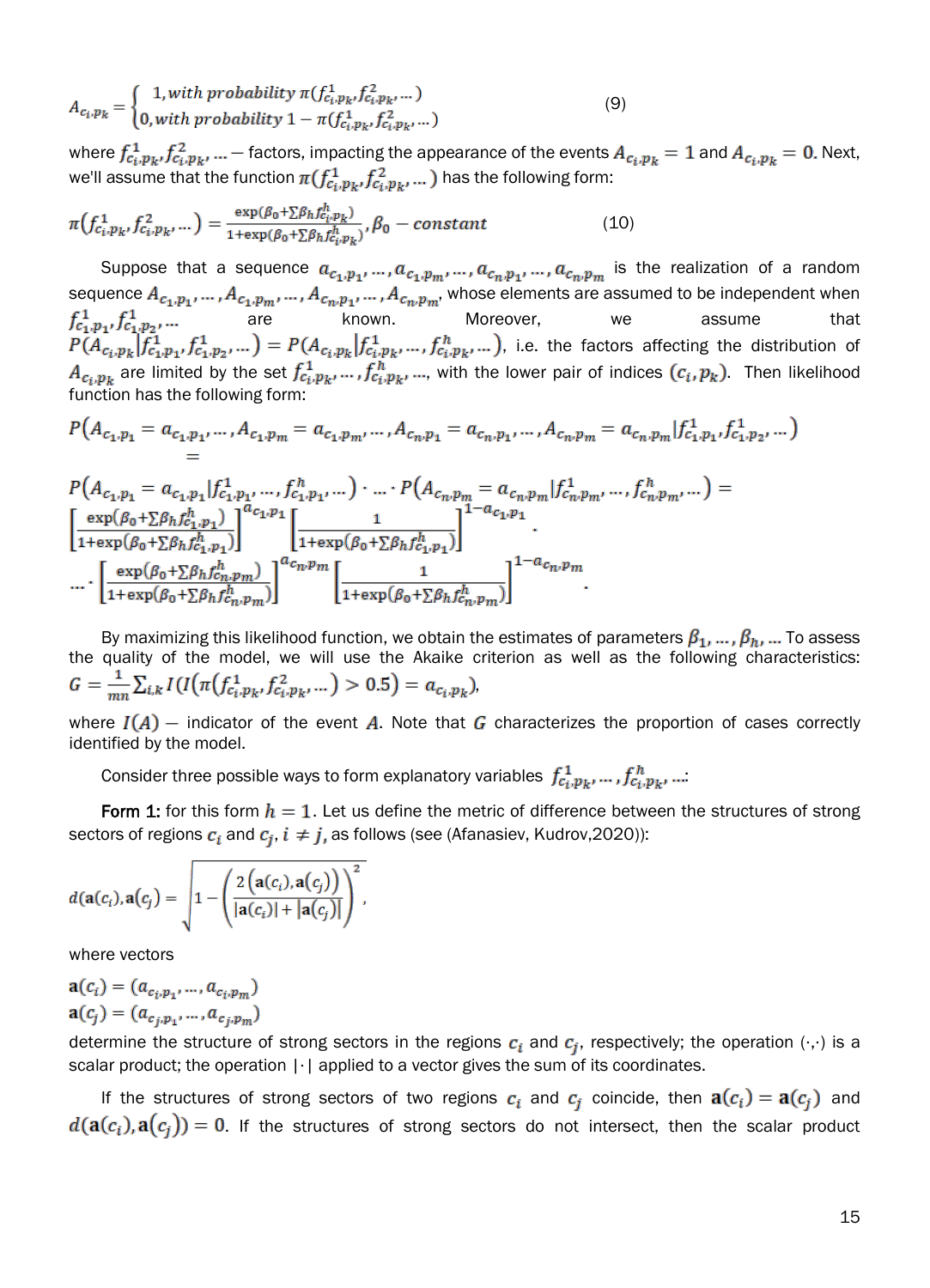$(a(c_i), a(c_j)) = 0$  and the distance between these structures is the highest possible value,  $d\left(\mathbf{a}(c_i), \mathbf{a}(c_j)\right) = 1$ . Now define the factors  $f_{c_i, p_k}^1, \dots$  for all  $i = 1, \dots, n; k = 1, \dots, m$ :

$$
f_{c_i,p_k}^1 = \sum_{j=1,j\neq i}^{n} \left(1 - d\left(\mathbf{a}(c_i), \mathbf{a}(c_j)\right)\right) a_{c_j,p_k}.
$$

Factor  $f_{c_i,p_k}^1$  takes on large values in case the sector  $p_k$  is encountered quite often in regions whose strong sectors structure is close to that for region  $c_i$ .

Table 1. The parameters estimates for model of the strong sectors identification (Form 1).

|           | Estimate | Standard deviation | t-statistic | p-value |
|-----------|----------|--------------------|-------------|---------|
| Constant  | $-2.87$  | 0.06               | -44.12      | 0.00    |
| J Ci .D L | 0.19     | 0.01               | 36,63       | 0.00    |

| G   | 0,8  |
|-----|------|
| AIC | 5882 |

As it can be seen from the results presented in Table 1, the model correctly identifies 80% of the total number of cases.

Form 2: for this form  $h = 2$ . Define the factors  $f_{c_i, p_k}^1, f_{c_i, p_k}^2$  for all  $i = 1, ..., n; k = 1, ..., m$ .

$$
f_{c_i, p_k}^1 = \frac{\sum_{j=1, j\neq i}^n w_{i,j} a_{c_j, p_k}}{1 - w_{i,i}};
$$

$$
f_{c_i, p_k}^2 = \frac{\sum_{j=1, j\neq i}^n \frac{w_{j,i}}{w_{j,j}} a_{c_j, p_k}}{\sum_{j=1, j\neq i}^n \frac{w_{j,i}}{w_{j,j}}}.
$$

For this form of explanatory factors formation the estimates of the model parameters (9) - (10) are presented in Table 2:

Table 2. The parameters estimates for model of the strong sectors identification (Form 2).

|             | Estimate | Standard devi-<br>ation | t-statistics | p-value |
|-------------|----------|-------------------------|--------------|---------|
| Constant    | $-2,94$  | 0.07                    | $-43,42$     | 0,00    |
| $Jc_i, p_k$ | 2,91     | 0.83                    | 3.52         | 0,00    |
| $c_i, p_k$  | 18,15    | 0.91                    | 20,12        | 0.00    |

| G          | 0,8  |
|------------|------|
| <b>AIC</b> | 5681 |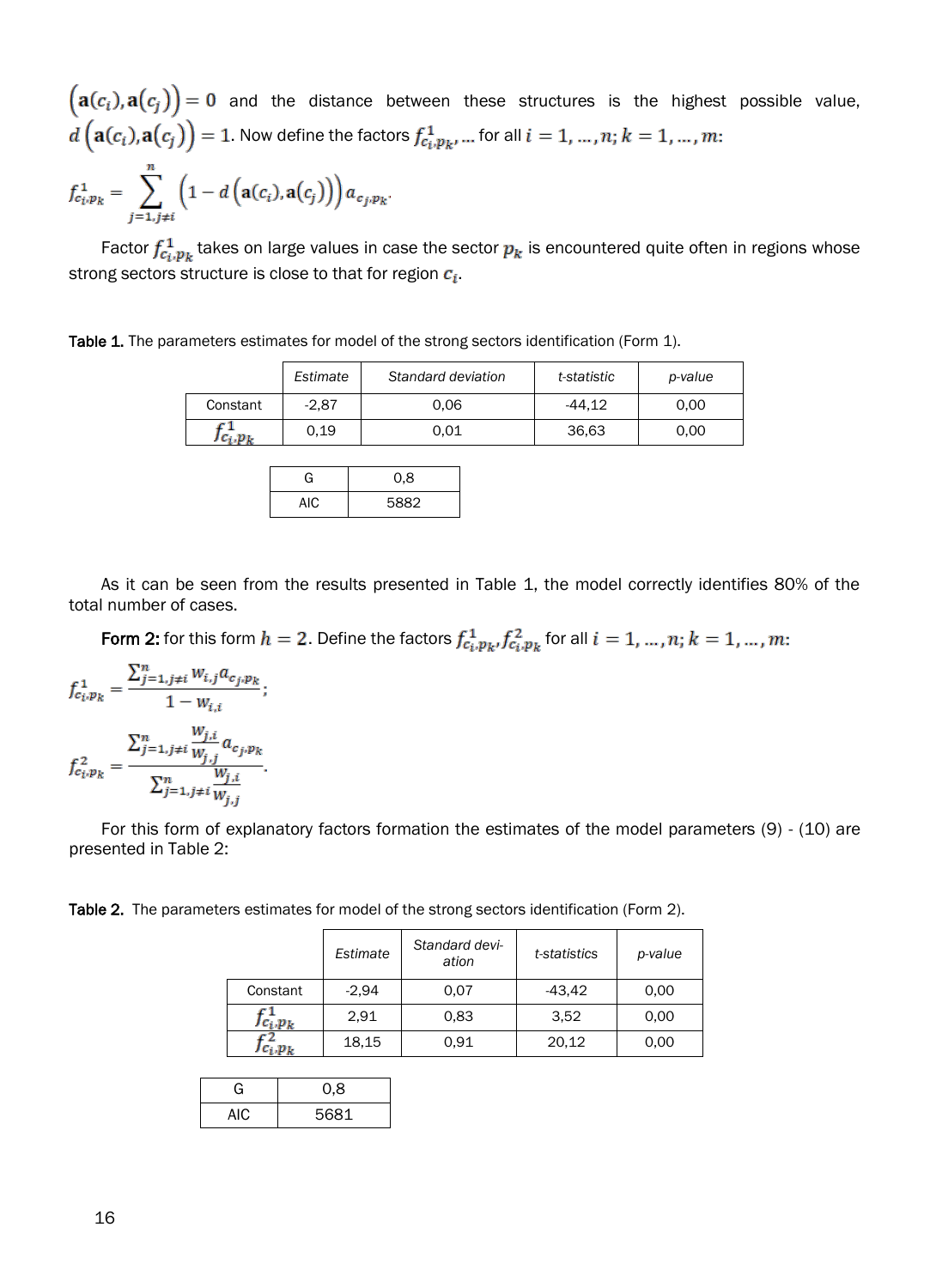As it can be seen from Table 2, the coefficients at  $f_{c_i,p_k}^1$  and  $f_{c_i,p_k}^2$  are significant and positive. The model correctly identifies 80% of the total number of cases and has nearly the same value for the Akaike criterion as for the previous Form 1.

Form 3: for this form  $h = 2$ . Define the factors  $f_{c_i, p_k}^1, f_{c_i, p_k}^2$  for all  $i = 1, ..., n$ ;  $k = 1, ..., m$ :

$$
f_{c_i,p_k}^1 = \frac{\sum_{j=1,j\neq i}^n w_{i,j} I\left(\frac{w_{i,j}}{w_{i,i}} > 0.47\right) a_{c_j,p_k}}{\sum_{j=1,j\neq i}^n w_{i,j} I\left(\frac{w_{i,j}}{w_{i,i}} > 0.47\right)}
$$

$$
f_{c_i,p_k}^2 = \frac{\sum_{j=1,j\neq i}^n \frac{W_{j,i}}{W_{j,j}} I\left(\frac{W_{j,i}}{W_{j,j}} > 0.47\right) a_{c_j,p_k}}{\sum_{j=1,j\neq i}^n \frac{W_{j,i}}{W_{j,j}} I\left(\frac{W_{j,i}}{W_{j,j}} > 0.47\right)}.
$$

Estimates of the model parameters (9) - (10) with the factors  $f_{c_i, p_k}^1, f_{c_i, p_k}^2$  are presented in Table 3:

|             | Estimate | Standard deviation | t-statistics | p-value |
|-------------|----------|--------------------|--------------|---------|
| Constant    | $-3.22$  | 0.08               | -41.78       | 0.00    |
| $Jc_i, p_k$ | 2.93     | 0.15               | 19.30        | 0.00    |
| J Ci .D L   | 3.26     | 0.15               | 21.24        | 0.00    |

Table 3. The parameters estimates for model of the strong sectors identification (Form 3).

G 0.83 AIC 4592

As it can be seen from Table 3, the coefficients at  $f_{c_i,p_k}^1$  and  $f_{c_i,p_k}^2$  are significant and positive. For this form of explanatory variables, the proportion of cases correctly identified by the model differs slightly from the proportion for Form 1 and Form 2, it equals to 83% of the total number of cases. However, the value of Akaike criterion is somewhere 21% less than for Form 1 and Form 2 of defining the explanatory variables. From that we could conclude that filtering and extracting significant embedding degree characteristics improve probabilistic properties of the model.

#### 2. DISCUSSION OF THE RESULTS

Relationship between the indicators of aggregated embedding and economic basis. In the paper (Ayvazyan et al., 2018) it is presented the concept of economic basis, the components of which are characteristics of differentiation formed by theoretically justified models of regional development. It includes a scale of economy, technical efficiency of production, index of sectoral specialization (based on the first principal component of GRP structure), industrialization index (based on the second principal component of GRP structure), a trend of technical efficiency. The position of a region on the basis of differentiation characteristics determines its economic uniqueness. For a more detailed description, see the paper (Ayvazyan et al., 2018). Let us consider the regression of the logarithm of the indicator of the embedding degree of the economy's structure into the components of the economic basis.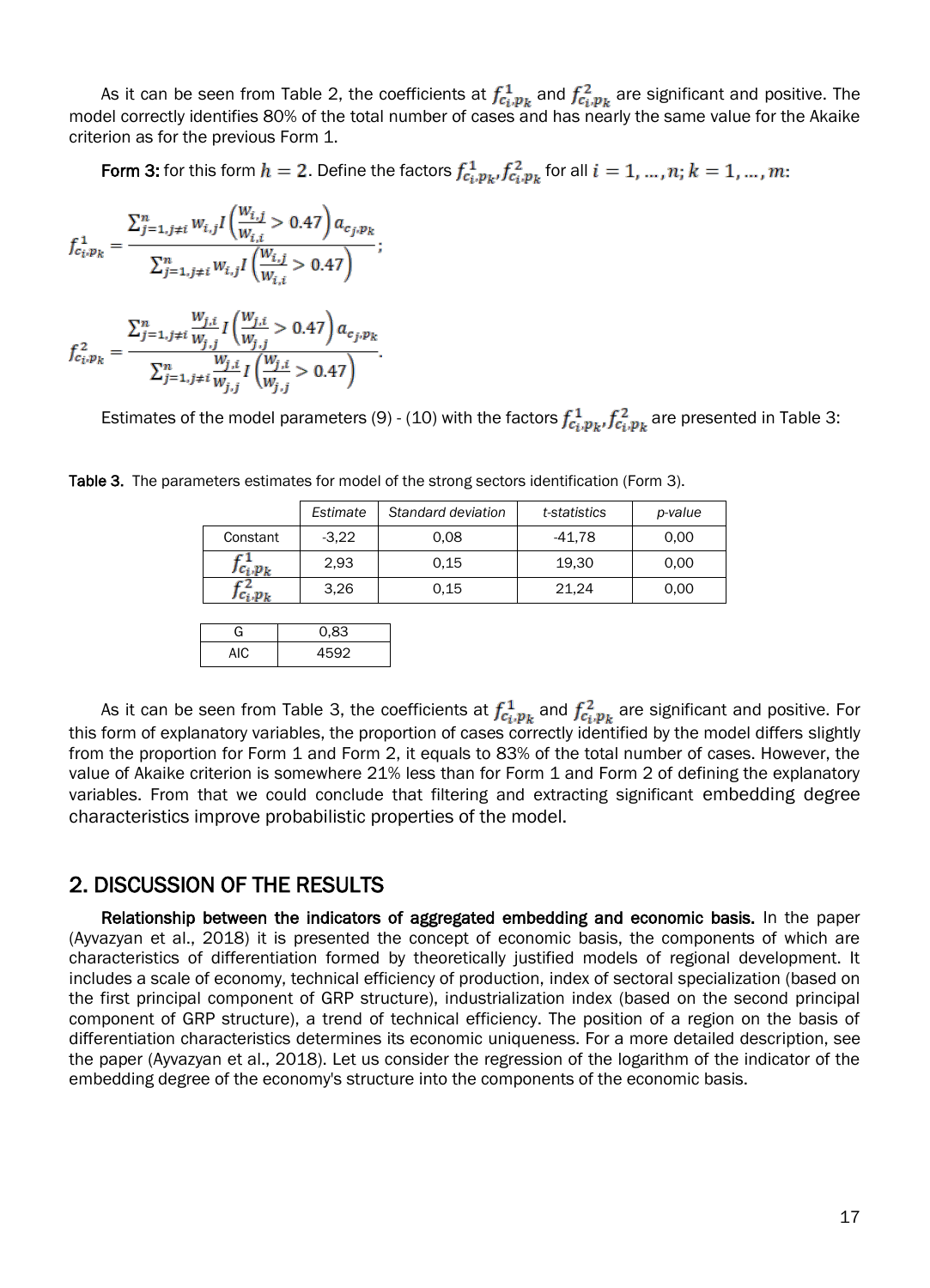|                               | Estimate | Standard deviation | t-statistic | p-value |
|-------------------------------|----------|--------------------|-------------|---------|
| Constant                      | 2.19     | 0.04               | 59.52       | 0.00    |
| Scale of economy              | $-0.18$  | 0.04               | $-4.51$     | 0.00    |
| <b>Technical efficiency</b>   | $-0.07$  | 0.04               | $-1.67$     | 0,10    |
| Sectoral specialization index | $-0.18$  | 0.04               | $-4.65$     | 0.00    |
| Industrialization index       | $-0.05$  | 0.04               | $-1.36$     | 0.18    |
| Trend of technical efficiency | 0.04     | 0.04               | 1.08        | 0.29    |

Table 4: Regression of the logarithm of the aggregate embedding of the structure indicator on the economic basis.

| R-squared     | 0.43        |
|---------------|-------------|
| Ads.R-squared | <u>በ 4በ</u> |

Regression parameter estimates of logarithm  $I_i^{(1)}$  on the economic basis allow us to see that a small degree of embedding of the regional economy structure is typical for large economies with specialization in the mining industry. The negative sign in the sectoral specialization index indicates that there are no adjacent sectors localized in regions with specialization in the mining industry, which forms value-added from mining. A high degree of embedding is typical for small economies with specialization in manufacturing. Thus, regions with specialization in the manufacturing industry are characterized by the formation of value chains localized in these regions.

Table 5. Regression of the logarithm of the aggregate embedding in the structure indicator on the economic basis.

|                               | Estimate | Standard deviation | t-statistic | p-value |
|-------------------------------|----------|--------------------|-------------|---------|
| Constant                      | 2.13     | 0.05               | 42.47       | 0.00    |
| Scale economy                 | $-0.03$  | 0.05               | $-0.54$     | 0.59    |
| <b>Technical efficiency</b>   | 0.01     | 0.05               | 0.24        | 0.81    |
| Sectoral specialization index | $-0.32$  | 0.05               | $-5.97$     | 0.00    |
| Industrialization index       | 0.04     | 0.05               | 0.69        | 0.50    |
| Trend of technical efficiency | 0.06     | 0.05               | 1,23        | 0.22    |

| R-squared     | 0.3552 |
|---------------|--------|
| Ads.R-squared | 0.3116 |

Regression parameter estimates of logarithm  $I_i^{(2)}$  on the economic basis show that the significant explanatory variable is only sectoral specialization index. A high degree of embedding in the structure of the region's economy is typical for economies with specialization in the manufacturing industry, and a low degree of embedding in the structure is typical for economies with specialization in the mining industry. It also points to the formation of localized value chains in regions with specialization in the manufacturing industry.

Relationship of economic complexity with the indicators of aggregated embedding. As mentioned above, the economic complexity of a region is determined by strong sectors in the structure of its economy. The article (Afanasyev, Kudrov, 2020) presents the estimates of economic complexity for the Russian Federation's regions, for calculating which the data on tax receipts in 82 sectors of the economy for the regions of the Russian Federation were used. Table 6 presents estimates of parameters in the regression of economic complexity of Russian regions obtained in the paper (Afanasyev and Kudrov, 2020) on the logarithm of aggregated embedding in the structure of the economy's strong sectors and the logarithm of aggregated embedding of the structure.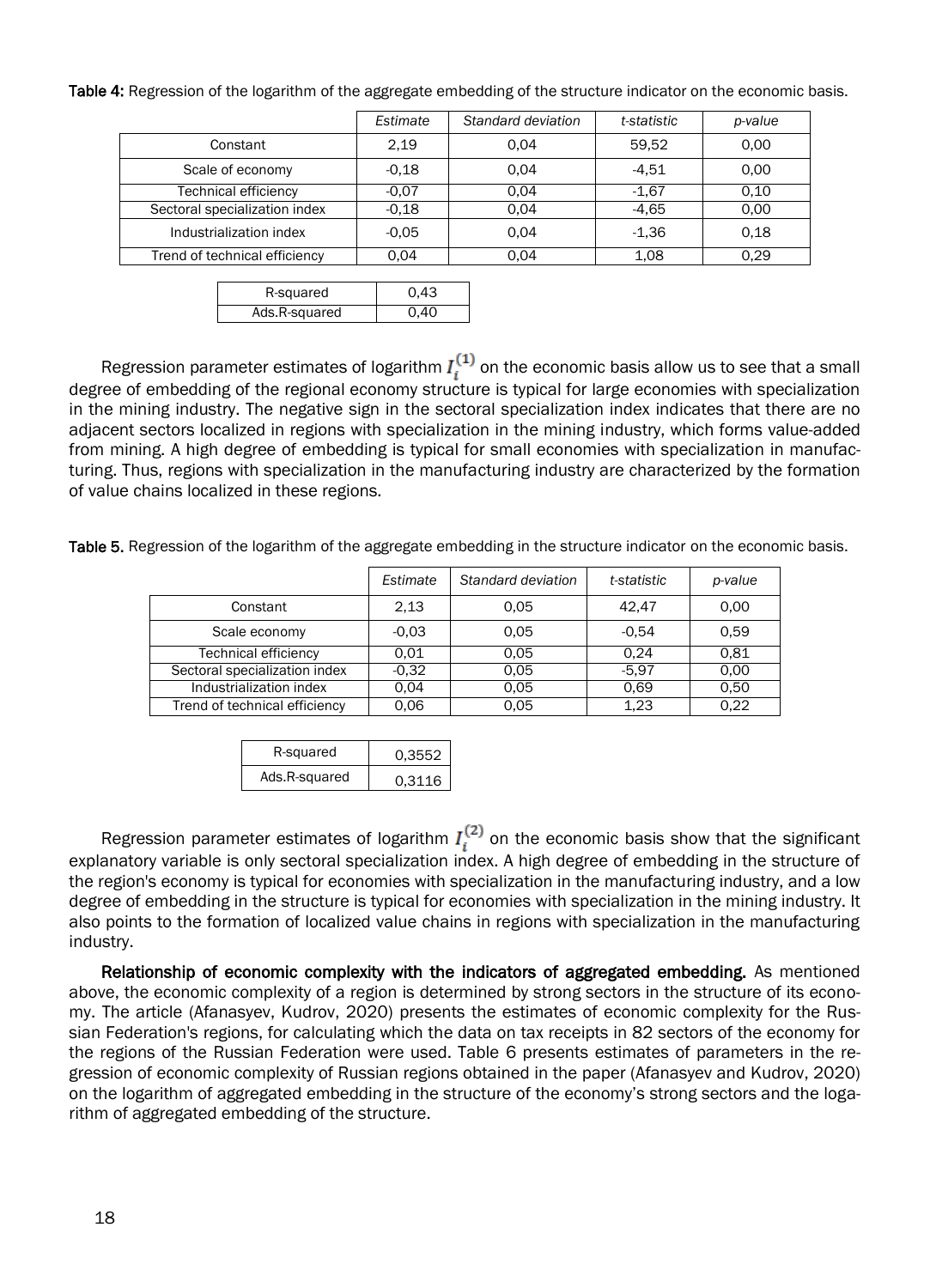#### Table 6. Regression for the economic complexity of regions from the article

|                                               | Estimate | Standard deviation | t-statistic | p-value |
|-----------------------------------------------|----------|--------------------|-------------|---------|
| Constant                                      | $-4.18$  | 0.45               | $-9.22$     | 0.00    |
| Log(aggregated embedding of the<br>structure) | 0.96     | 0.19               | 5.14        | 0.00    |
| Log(aggregated embedding in the<br>structure) | 0.97     | 0.15               | 6.65        | 0.00    |

| R-squared     | 0.55 |
|---------------|------|
| Ads.R-squared | ᄃᄼ   |

Source: Afanasyev and Kudrov, 2020

As can be seen from the results, the high level of economic complexity corresponds to the high level of embedding degree in the economy's structure simultaneously with the high level of embedding degree of the structure. In contrast, a low level of economic complexity corresponds to a low level of the index of the embedding of the economy structure simultaneously with a low level of the index of the embedding in the structure. Thus, the economic complexity index can be interpreted as a measure of the level of development value chains or adjacent sectors.

#### 3. RECOMMENDATIONS

The constructed model allows us to explain the emergence and absence of a strong sector in the structure of the economy of each region. For each region, the probability of emergence of a specific sector as a strong one in its structure is estimated. On this basis, a list of sectors recommended for priority development in a region has been compiled. Based on the list of recommended sectors and embedding structure shown in Figure 1, groups of adjacent sectors have been formed according to the following procedure, which is presented below in details for the agricultural sector:

- a. Form a list of regions with specialization in agriculture according to the methodology presented in the paper (Aivazian et al., 2016).
- b. Using the model (10) estimated in Form 3, calculate the probability of occurrence of each sector of the nomenclature under consideration  $p_1, ..., p_m$  for each region from the list formed at the previous step.
- c. For each sector calculate the average probability of its occurrence by the regions from the list formed at step 1.
- d. Take only those sectors where the average probability of occurrence exceeds 50%.

The resulting set of sectors will be called adjacent sectors for the agricultural sector. It includes the following sectors:

- crop and livestock breeding, hunting;
- beverage industry;
- dairy production;
- food production;
- processing and preservation of meat and meat-based food products;
- textile manufacturing;
- leather and leather goods production;
- wood processing and manufacturing;
- transportation and storage;
- wholesale and retail;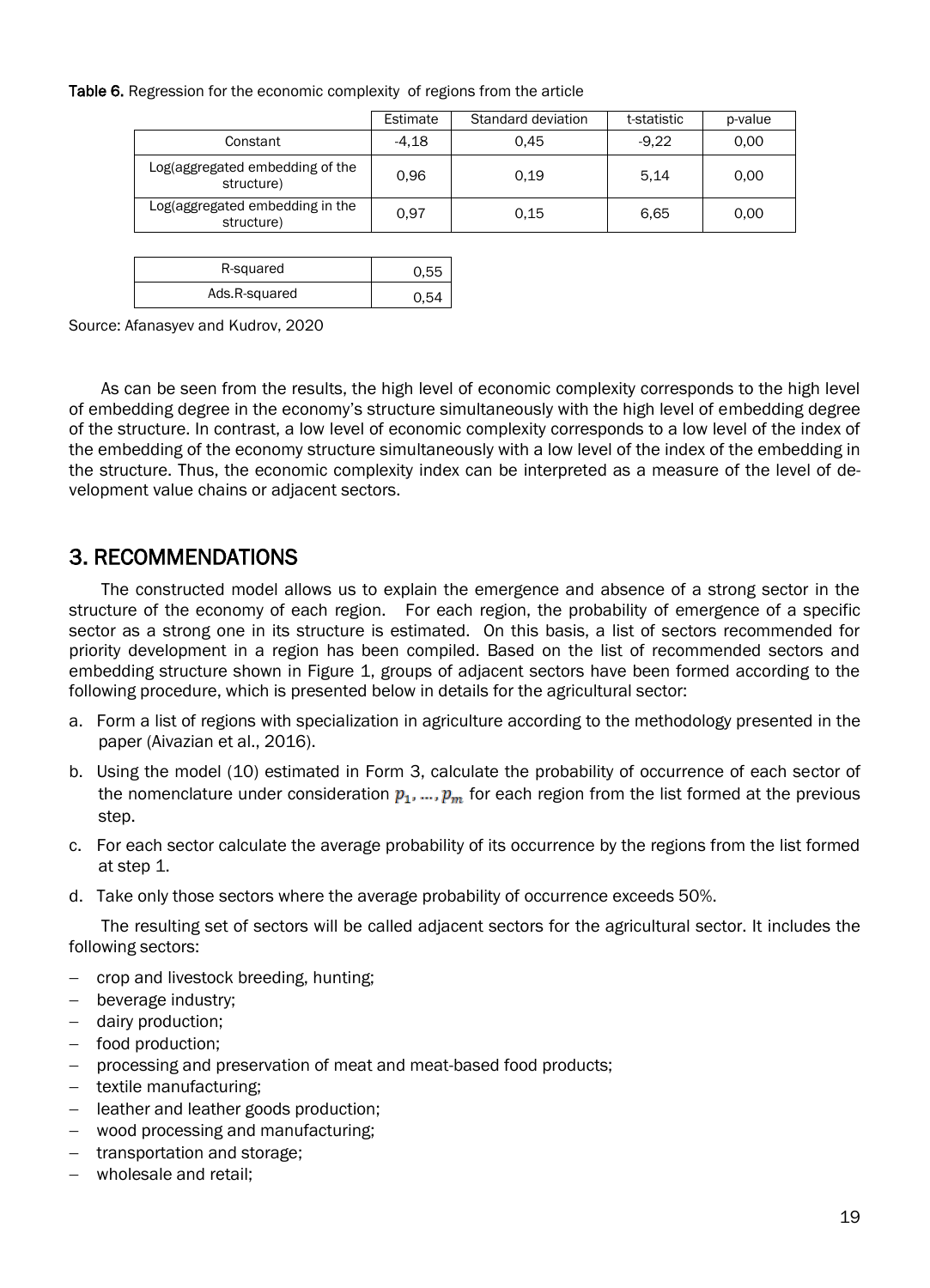- electricity, gas and steam supply; air conditioning;
- water treatment and distribution.

For the majority of regions specializing in agriculture, the development of the "Transportation and Storage" sector is required, which will allow for greater territorial coverage in the supply of manufactured products. In the future, national and international commodity flows are expected to increase, and improved accessibility and physical expansion of transport infrastructure are necessary to make optimal use of this potential. Given other infrastructure problems for agricultural development, the recommendations include the development of the sector "Water treatment and distribution", which is necessary for the functioning of irrigation systems, as well as the sector "Electricity, gas and steam supply; air conditioning" for the development of greenhouse complexes, which require high energy consumption in creating a microclimate. Besides, in some regions with specialization in agriculture, the manufacturing sectors for agricultural products are not well developed: beverage industry (Vladimir region, Pskov region, Voronezh region, Kostroma region, Orel region, Smolensk region), processing and preservation of meat and meat food products (Ivanovo region, Republic of Adygeya), food production (Kostroma region, Republic Dagestan), dairy products (Smolensk region, Republic Dagestan). It should also be noted that the development of agriculture contributes to the demand for the development of the agricultural machinery sector, as well as many other sectors. Including sectors that offer solutions that promote process automation both at the level of agricultural work and at the level of the manufacturing industry health and food safety are also essential factors that should determine the technological features of production.

The advantages of complementarities between adjacent sectors can be enhanced by the advantages of being located within the same region. Stimulating the development of adjacent sectors requires not only economic policy solutions, but also education, labor mobility, and housing. It also implies close cooperation and coordination to the maximum extent possible between state authorities, entrepreneurs and educational institutions. Connected sectors stimulate cooperation and innovation, in the sense that proximity within a region ensures mutual diffusion of knowledge at relatively low costs. Also, strategic coalitions between economically similar regions and cooperation with universities and scientific institutions can be very useful, facilitating the diffusion of new, additional knowledge from outside.

#### **CONCLUSION**

It is shown a probabilistic interpretation of the matrix elements used to estimate the economic complexity (Hausmann, Hidalgo, Bustos, Coscia, Simoes, Yildirim, 2011). Their properties are given, based on which aggregated indicators are introduced, characterizing the embedding of strong sectors structures of regional economies and explaining the economic complexity. Economic complexity is higher in those regions that have a high degree of embedding. On the other hand, embedding indices prove to be statistically significantly related to some components of the economic basis presented in the paper (Ayvazyan, Afanasiev, Kudrov, 2018). The most significant relationship is revealed with the index of sectoral specialization, which indicates that large values of embedding indicators correspond to regions with specialization in the manufacturing industry.

Restrictions on embedding characteristics that meet the scenarios of random embedding of strong sectors of regional economies are obtained. Random embedding structure formation corresponds to the scenario of the absence of adjacent sectors linking several sectors. Using these constraints, a graph of embedding structures of regional economies was constructed, where insignificant embedding was excluded. This graph is a convenient way to visually present information about embedding structures of strong sectors of regional economies.

It is considered a model with the different sets of explanatory variables which explains the emergence and absence of a strong sector in the structure of the region's economy. On its basis the condition of the appearance of a certain strong sector in the structure of the economy of a particular region with the probability exceeding 50% has been obtained. This condition has been used for forming the list of sectors recommended for priority development in the region. For each region, the probability of a specif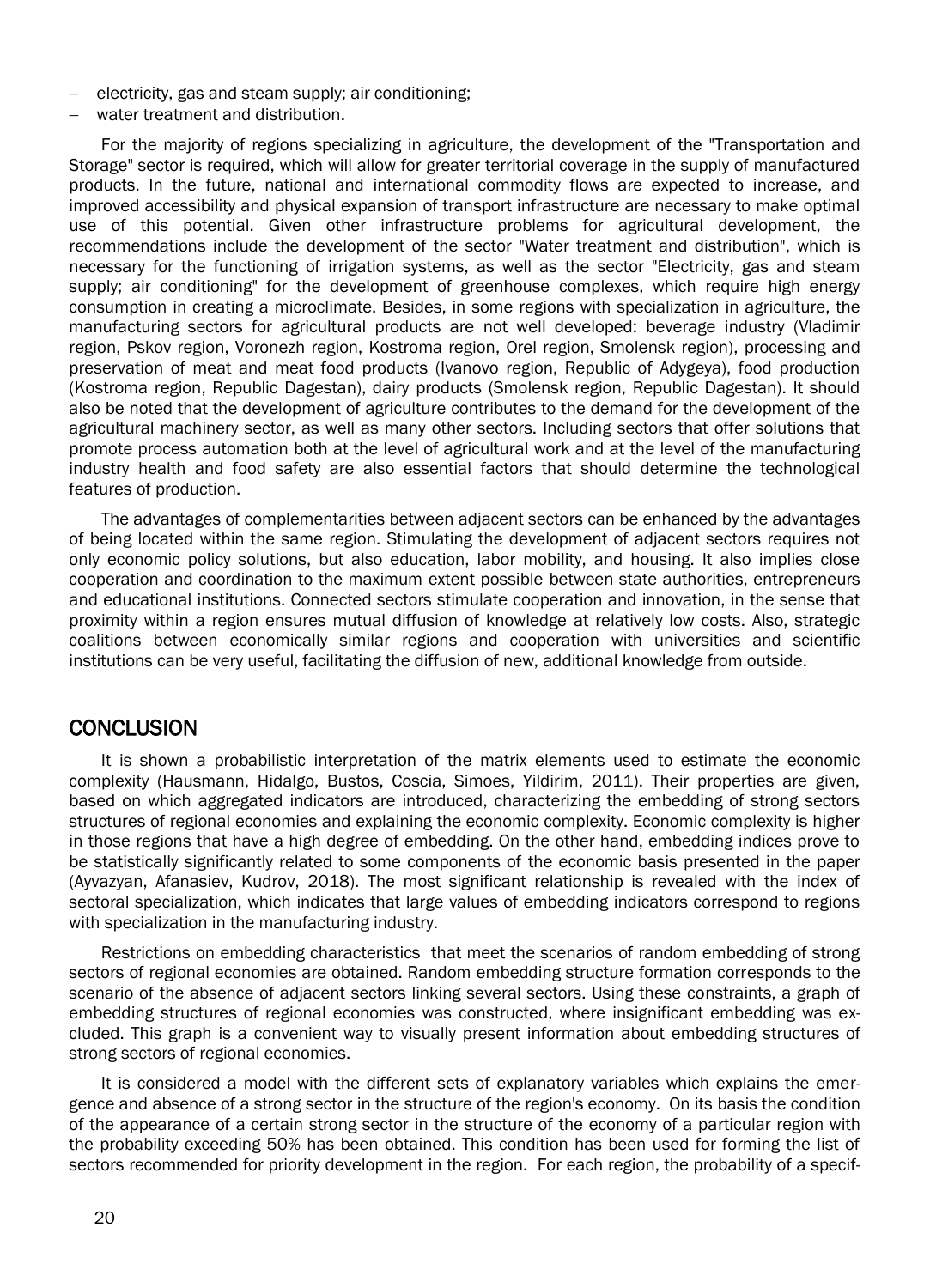ic sector's appearance as a strong one in its economy's structure is estimated. Based on ordering the sectors by the value of these probabilities and estimations of their potential contribution to social and economic development, an expert estimation of expediency of development of a new strong sector in the region can be made.

### **REFERENCES**

- Aivazian, S.A., Afanasiev, M.Y., Kudrov, A.V. (2016), "Clustering methodology of the Russian Federation regions with account of sectoral structure of GRP*", Applied Econometrics*, Vol. 41, pp. 24–46 (in Russian).
- Aivazian, S.A., Afanasiev, M.Y., Kudrov, A.V. (2018), "Indicators of economic development in the basis of the characteristics of regional differentiation*", Applied Econometrics*, Vol. 50, pp. 4–22. (in Russian).
- Afanasiev, M.Y., Kudrov, A.V. (2020), "Estimates of Economic Complexity in the Structure of the Regional Economy", *Montenegrin Journal of Economics,* Vol. 16, No. 4*,* pp. 61-72*.*
- Arrow, K.J. (1962), "The Economic Implications of Learning by Doing", *The Review of Economic Studies*, Vol. 29, No. 3, pp. 155–173.
- Beaudry, C., Schiffauerova, A. (2009), "Who's right, Marshall or Jacobs? The localization versus urbanization debate*", Research Policy*, Vol. 38, pp. 318–337.
- Blien, U., Suedekum, J. (2005), "Local Economic Structure and Industry Development in Germany, 1993- 2001", *Economics Bulletin*, Vol. 15 (17), pp. 1–8
- Blien, U., Wolf, K. (2006), "Local employment growth in West Germany: A dynamic panel approach", *Labour Economics*, Vol. 13, No. 4, pp. 445–458.
- Combes, P. (2000), "Economic Structure and Local Growth: France, 1984-1993", *Journal of Urban Economics*, Vol. 47, No. 3, pp. 329–355.
- Dekle, R. (2002), "Industrial concentration and regional growth: evidence from the prefectures", *Review of Economics and Statistics*, Vol. 84, No. 2, pp. 310–315.
- de Lucio, J.J., Herce, J.A., Goicolea, A. (2002), "The effects of externalities on productivity growth in Spanish industry", *Regional Science and Urban Economics*, Vol. 32, No. 2, pp. 241–258.
- Frenken, K, Van Oort, F.G., Verburg, T. (2007), "Related Variety, Unrelated Variety and Regional Economic Growth", *Regional Studies*, Vol. 41, No. 5, pp. 685-697.
- Fuchs, M. (2011), "The determinants of local employment dynamics in Western Germany", *Empirical Economics*, Vol. 40, No. 1, pp. 177–203.
- Glaeser, E., Kallal, H., Scheinkman, J., Shleifer, A. (1992), "Growth in Cities", *Journal of Political Economy*, Vol. 100, No. 6, pp. 1126–1152.
- Glodberg K., Roeder T., Gupta D., Perkins C. (2001), "Eigentaste: A Constant Time Collaborative Filtering Algorithm", *Information Retrieval*, Vol. 4, pp. 133–151.
- Hausmann, R., Hidalgo C. et al. (2011), *The Atlas of Economic Complexity: Mapping Pathsto Prosperity*, Center for International Development, Harvard University, MIT, Cambridge.
- Hausmann R., Klinger B. (2006). "Structural Transformation and Patterns of Comparative Advantage in the Product Space"*. CID Working Paper*, No. 128.
- Hausmann, R., Rodrik, D. (2003), "Economic development as selfdiscovery", *Journal of Development Economics*, Vol. 72, No. 2, pp. 603–633.
- Hidalgo C. A., Klinger B., Barabási A.-L., Hausmann R. (2007) "The Product Space Conditions the Development of Nations", *Science*, Vol. 317, No. 5837, pp. 482-487
- Henderson, V., Kuncoro, A., Turner, M. (1995), "Industrial Development in Cities", *Journal of Political Economy*, Vol. 103, No. 5, pp. 1067–1090.
- Illy, A., Schwartz, M., Hornych, C., Rosenfeld, M. (2011), "Local economic structure and sectoral employment growth in German cities", *Journal of Economic and Social Geography*, Vol. 102, No. 5, pp. 582–593.
- Kemp-Benedict. E. (2014), "An interpretation and critique of the method of reflections", *MPRA Paper*, No. 60705, https://mpra.ub.uni-muenchen.de/60705/1/MPRA\_paper\_60705.pdf